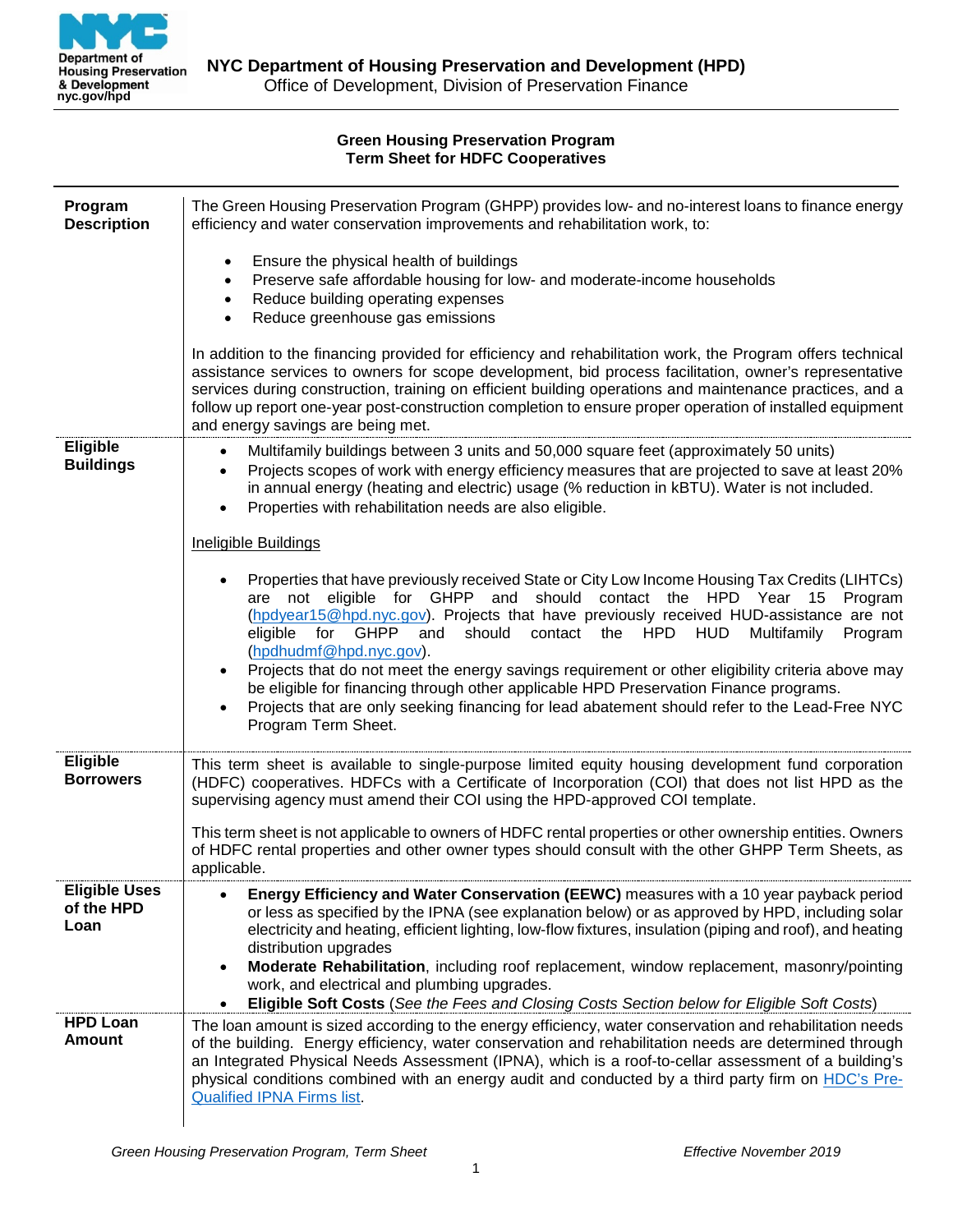The first \$8,500/\$4,500 per residential unit (amount defined by building size; see below) of a project's cost is structured as a 0% interest, evaporating loan. Any project cost, with a maximum of \$50,000 per residential unit, is repayable to HPD *(see Appendix A for an example of how the loan would be structured).*

|                                          | <b>Maximum Green</b><br><b>Efficiency Funds</b><br>(0% interest, forgivable) |           | <b>Maximum Moderate</b><br><b>Rehabilitation</b><br>Funds (repayable, up<br>to 3% interest) |     | <b>Total Maximum HPD Loan</b><br>Amount |
|------------------------------------------|------------------------------------------------------------------------------|-----------|---------------------------------------------------------------------------------------------|-----|-----------------------------------------|
| <b>Small Buildings</b><br>$(3-15$ units) | \$8,500                                                                      | $\ddot{}$ | \$41,500                                                                                    | $=$ | \$50,000                                |
| Mid-Size<br>Buildings (16-50<br>units)   | \$4.500                                                                      | ÷         | \$45,500                                                                                    | $=$ | \$50,000                                |

In cases where a project is 15 units or less, has significant rehabilitation needs and cannot leverage private financing, HPD may lend up to \$80,000 per unit.

| <b>HPD Loan</b><br>Terms                                        | <b>Green Efficiency</b><br><b>Funds Only</b>                                                                                                                                                                                                           | <b>Green Efficiency Funds* + Moderate</b><br><b>Rehabilitation Funds</b>                                                                                                                                                                                                                                                                                                                                                                                                                                                              |
|-----------------------------------------------------------------|--------------------------------------------------------------------------------------------------------------------------------------------------------------------------------------------------------------------------------------------------------|---------------------------------------------------------------------------------------------------------------------------------------------------------------------------------------------------------------------------------------------------------------------------------------------------------------------------------------------------------------------------------------------------------------------------------------------------------------------------------------------------------------------------------------|
| Loan Term:                                                      | 15 years                                                                                                                                                                                                                                               | 30 years                                                                                                                                                                                                                                                                                                                                                                                                                                                                                                                              |
| <b>Interest Rate:</b>                                           | 0% (a 0.25% servicing fee is<br>applicable during construction<br>only)                                                                                                                                                                                | $\bullet$<br>Loans in excess of the Green Efficiency<br>threshold:<br>City Capital: Up to 3%, inclusive of<br>$\circ$<br>servicing; HPD may reduce the<br>interest rate to leverage additional<br>financing or meet minimum<br>coverage requirements.<br>Reso-A: up to 1%, incl. of<br>$\circ$<br>servicing                                                                                                                                                                                                                           |
| <b>Loan Structure:</b>                                          | Evaporating; no interest or<br>principal payments are made<br>during the loan term. The loan<br>evaporates in equal annual<br>amounts over a 15-year period,<br>as long as the building remains<br>in compliance with the HPD<br>Regulatory Agreement. | Loans up to the Green Efficiency Fund<br>$\bullet$<br>threshold: same loan structure applies as<br>Green Efficiency Fund Only loans.<br>$\bullet$<br>Loans in excess of the Green Efficiency<br>Fund threshold: 50% or more of the loan<br>will amortize during the loan term, with a<br>balloon of 50% or less of the principal due<br>upon maturity. HPD may consider<br>adjusting the balloon for projects that<br>cannot support payments in order to<br>ensure sufficient coverages are met or to<br>leverage private financing. |
| <b>Minimum</b><br><b>Expense</b><br><b>Coverage Ratio:</b>      | 1.05                                                                                                                                                                                                                                                   | 1.05                                                                                                                                                                                                                                                                                                                                                                                                                                                                                                                                  |
| <b>Minimum Debt</b><br><b>Service</b><br><b>Coverage Ratio:</b> | N/A                                                                                                                                                                                                                                                    | 1.25 if the HPD loan is the only financing<br>$\bullet$<br>on the project<br>1.15 combined if additional mortgages are<br>outstanding                                                                                                                                                                                                                                                                                                                                                                                                 |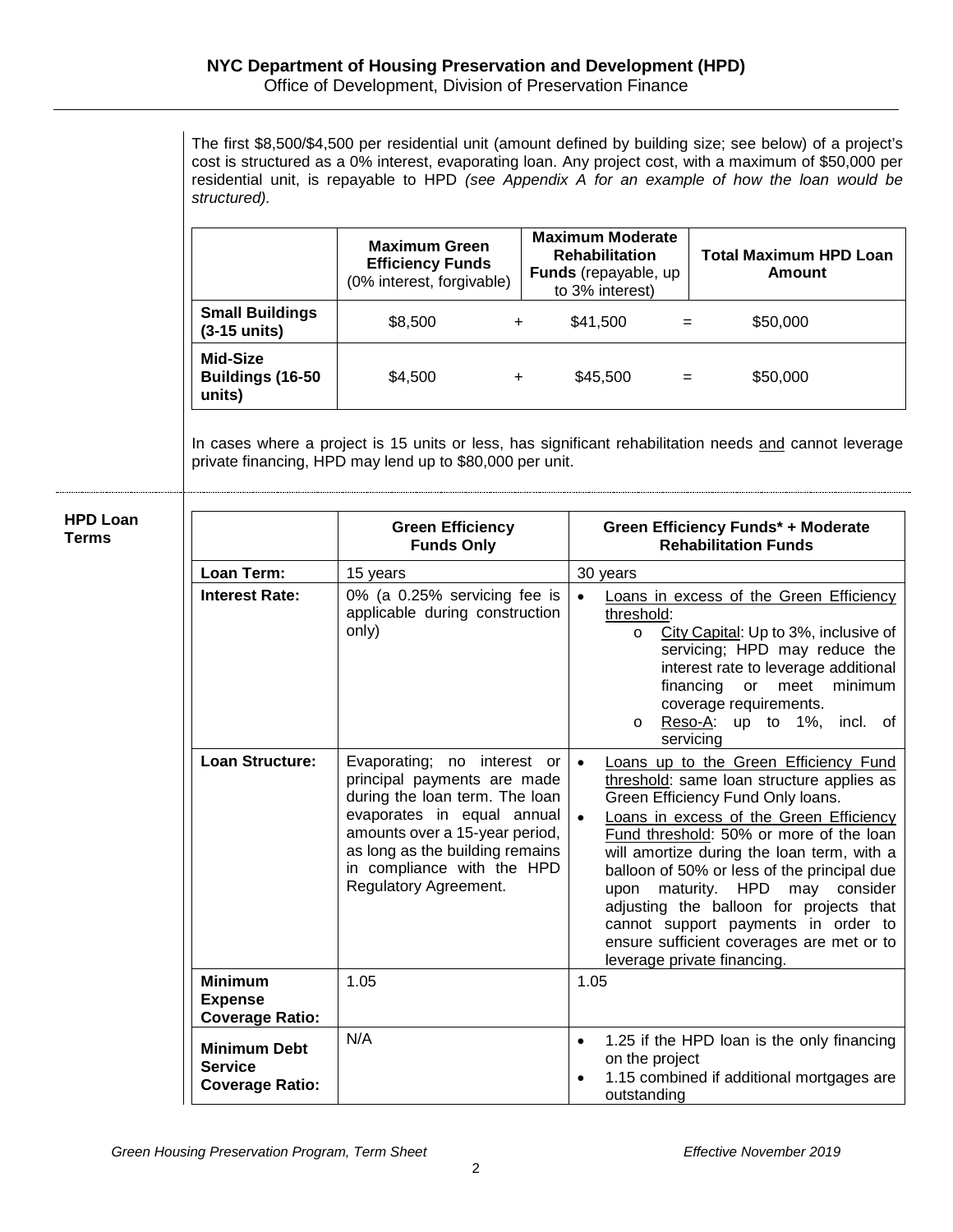Office of Development, Division of Preservation Finance

|                                         | Replacement<br>Reserve*:                                                                                                                                                                                                                                                                         | N/A                                                                                             | 5% of Effective Gross Income (Income minus<br>any vacancy losses)                                           |  |  |  |
|-----------------------------------------|--------------------------------------------------------------------------------------------------------------------------------------------------------------------------------------------------------------------------------------------------------------------------------------------------|-------------------------------------------------------------------------------------------------|-------------------------------------------------------------------------------------------------------------|--|--|--|
|                                         | <b>Operating</b><br>Reserve**:                                                                                                                                                                                                                                                                   | N/A                                                                                             | Minimum of 6 months of maintenance and<br>operating expenses including debt service                         |  |  |  |
|                                         |                                                                                                                                                                                                                                                                                                  |                                                                                                 | *HPD may reduce the reserve requirement in cases where it would create a burden to the project.             |  |  |  |
|                                         | <b>Private Debt</b>                                                                                                                                                                                                                                                                              |                                                                                                 |                                                                                                             |  |  |  |
|                                         | HPD debt can be subordinated to existing or new first mortgage debt from a private bank.<br>If a project can support private debt, HPD will require the borrower to apply for private financing<br>$\bullet$<br>from one of the participating banks listed below.                                |                                                                                                 |                                                                                                             |  |  |  |
|                                         | <b>Existing HPD Debt</b>                                                                                                                                                                                                                                                                         |                                                                                                 |                                                                                                             |  |  |  |
|                                         | HPD may consider extending the term of the existing HPD debt to run concurrent with the new loan<br>term at interest rates consistent with this term sheet.                                                                                                                                      |                                                                                                 |                                                                                                             |  |  |  |
|                                         | Utility and Other Energy and Water Efficiency Financing Programs<br>HPD encourages and assists borrowers in applying for financing from the following programs:                                                                                                                                  |                                                                                                 |                                                                                                             |  |  |  |
|                                         |                                                                                                                                                                                                                                                                                                  |                                                                                                 |                                                                                                             |  |  |  |
|                                         | O<br>O                                                                                                                                                                                                                                                                                           | Con Edison and National Grid incentive programs<br><b>DEP Toilet Replacement Program (TRP)</b>  |                                                                                                             |  |  |  |
|                                         | $\circ$<br>$\circ$                                                                                                                                                                                                                                                                               | <b>Weatherization Assistance Program (WAP)</b><br>NYSERDA Multifamily Performance Program (MPP) |                                                                                                             |  |  |  |
| <b>Borrower</b>                         |                                                                                                                                                                                                                                                                                                  |                                                                                                 |                                                                                                             |  |  |  |
| <b>Equity</b><br><b>Requirements</b>    | Borrowers are required to contribute 2% of the total project cost (excluding any refinancing costs,<br>developer fee and reserves) using cash equity. Projects only receiving Reso A funds are not required to                                                                                   |                                                                                                 |                                                                                                             |  |  |  |
|                                         | contribute equity towards the project. Equity requirements may be decreased or waived for buildings that<br>only borrow up to the Green Efficiency Fund and Lead Treatment Fund threshold amount, as long as the                                                                                 |                                                                                                 |                                                                                                             |  |  |  |
|                                         | Loan-to-Value does not exceed 98%.                                                                                                                                                                                                                                                               |                                                                                                 |                                                                                                             |  |  |  |
|                                         | Equity is typically provided to fund a portion of the scope of work and documented by a Housing Repair<br>Agreement executed at closing. HPD may consider crediting other non-debt sources including any<br>rebates obtained through a utility incentive program, toward the equity requirement. |                                                                                                 |                                                                                                             |  |  |  |
|                                         | All projects proposed to be located in an Opportunity Zone should consider Opportunity Funds as a                                                                                                                                                                                                |                                                                                                 |                                                                                                             |  |  |  |
|                                         | potential source of equity. Projects that use Opportunity Fund investments must clearly identify the<br>amount of all such investments, the name and location of the Opportunity Fund, and the tax payment                                                                                       |                                                                                                 |                                                                                                             |  |  |  |
|                                         | implications and benefits for the Opportunity Zone investment. Any additional federal funding beyond<br>the tax must also be disclosed and will be included in the evaluation of the project. Maps of the                                                                                        |                                                                                                 |                                                                                                             |  |  |  |
|                                         | designated tracts can be found at this link https://esd.ny.gov/opportunity-zones                                                                                                                                                                                                                 |                                                                                                 |                                                                                                             |  |  |  |
| <b>Fees and</b><br><b>Closing Costs</b> | Subject to funding availability, the following fees and closing costs can be paid for through the HPD loan.                                                                                                                                                                                      |                                                                                                 |                                                                                                             |  |  |  |
|                                         | Owners that do not have the upfront funding to pay for any of the below costs incurred prior to the HPD<br>loan closing can apply for a predevelopment loan from the New York City Energy Efficiency Corporation                                                                                 |                                                                                                 |                                                                                                             |  |  |  |
|                                         | to cover those costs (terms on the predevelopment loan can be found here).                                                                                                                                                                                                                       |                                                                                                 |                                                                                                             |  |  |  |
|                                         | Item                                                                                                                                                                                                                                                                                             | <b>Description</b>                                                                              | <b>Reimbursable Amount</b>                                                                                  |  |  |  |
|                                         | <b>Integrated Physical</b><br><b>Needs Assessment</b>                                                                                                                                                                                                                                            | Roof-to-cellar<br>assessment of a                                                               | Base cost of up to \$5,000 per project plus up to<br>\$250 per unit for the first 15 units in a project and |  |  |  |
|                                         | (IPNA)                                                                                                                                                                                                                                                                                           | building's physical                                                                             | up to \$125 per unit for all remaining units.                                                               |  |  |  |
|                                         |                                                                                                                                                                                                                                                                                                  | condition combined with<br>an energy audit                                                      |                                                                                                             |  |  |  |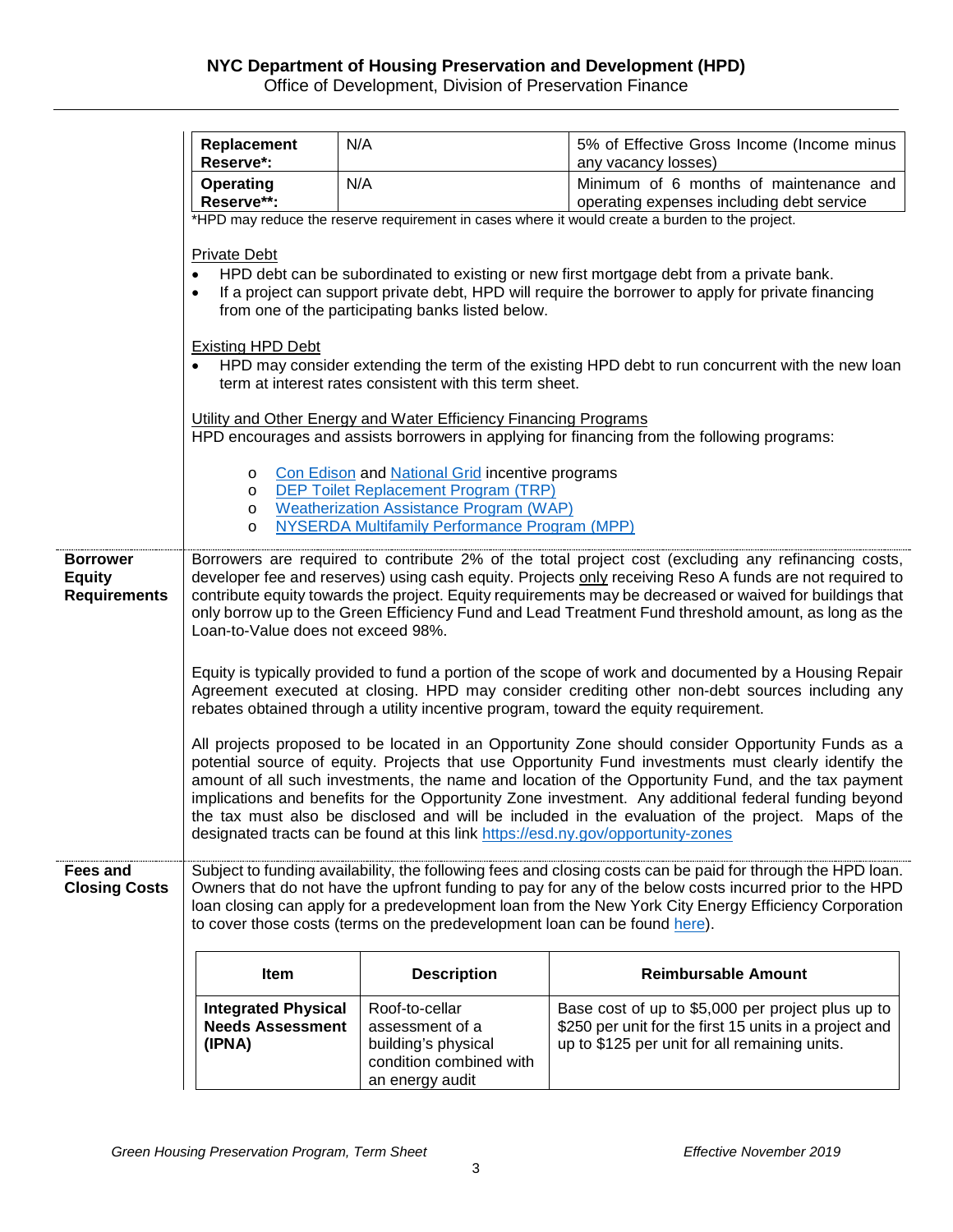## **NYC Department of Housing Preservation and Development (HPD)**

Office of Development, Division of Preservation Finance

|                                          | <b>Technical</b><br><b>Assistance</b><br><b>Services</b>                                                                                                                                                  | Scope of work<br>development, bid<br>process facilitation,<br>owner's representative<br>services during<br>construction, training<br>and one-year follow up<br>report |     |          | Greater of \$2,500 per unit or 5% of the total<br>project costs, with a maximum of \$100,000 for<br>projects greater than 25 units.<br>Fees for TA services must be reasonable and<br>commensurate with the project scope of work.<br>HPD may limit reimbursement to amounts below<br>the cost thresholds based on these criteria. |  |  |
|------------------------------------------|-----------------------------------------------------------------------------------------------------------------------------------------------------------------------------------------------------------|-----------------------------------------------------------------------------------------------------------------------------------------------------------------------|-----|----------|------------------------------------------------------------------------------------------------------------------------------------------------------------------------------------------------------------------------------------------------------------------------------------------------------------------------------------|--|--|
|                                          | <b>Payment and</b><br><b>Performance Bond</b><br>or Letter of Credit                                                                                                                                      | Construction guarantees<br>for projects receiving<br>private financing or over<br>\$1 million in HPD<br>financing                                                     |     |          | Typically, 2-5% of the construction contract                                                                                                                                                                                                                                                                                       |  |  |
|                                          | <b>Environmental</b><br><b>Testing</b>                                                                                                                                                                    | Lead                                                                                                                                                                  | and | asbestos | HPD must approve cost                                                                                                                                                                                                                                                                                                              |  |  |
|                                          | <b>Title Report</b>                                                                                                                                                                                       | testing<br>A report that discloses<br>whether there are any<br>competing claims, liens<br>or other issues on the<br>property.                                         |     |          | HPD must approve cost                                                                                                                                                                                                                                                                                                              |  |  |
|                                          | <b>Title Insurance</b>                                                                                                                                                                                    | Insures the owner and<br>lender against loss or<br>damage that can occur<br>due to liens.<br>encumbrances, or<br>defects in the title to a<br>property.               |     |          | .9% of the total loan amount                                                                                                                                                                                                                                                                                                       |  |  |
|                                          | <b>Borrower Legal Fee</b>                                                                                                                                                                                 | Attorney fee for<br>reviewing legal<br>documents and being<br>present at the loan<br>closing.                                                                         |     |          | HPD must approve cost                                                                                                                                                                                                                                                                                                              |  |  |
|                                          | <b>Initial</b><br><b>Benchmarking</b><br><b>Setup Fee</b>                                                                                                                                                 | Fee to setup<br>benchmarking account                                                                                                                                  |     |          | HPD must approve cost                                                                                                                                                                                                                                                                                                              |  |  |
|                                          | The following fees cannot be paid for by HPD through its loan proceeds and must be paid for by the<br>borrower at closing (only the Equal Opportunity Fee can be counted towards the equity requirement): |                                                                                                                                                                       |     |          |                                                                                                                                                                                                                                                                                                                                    |  |  |
|                                          | Item                                                                                                                                                                                                      |                                                                                                                                                                       |     | Cost     |                                                                                                                                                                                                                                                                                                                                    |  |  |
|                                          | <b>Construction Signage Fee</b>                                                                                                                                                                           |                                                                                                                                                                       |     |          | \$100 per building                                                                                                                                                                                                                                                                                                                 |  |  |
| <b>Regulatory</b><br><b>Requirements</b> | <b>Equal Opportunity Fee</b><br>\$1,400 per project<br>All HDFC cooperatives must enter into a regulatory agreement at closing requiring the following:                                                   |                                                                                                                                                                       |     |          |                                                                                                                                                                                                                                                                                                                                    |  |  |
|                                          |                                                                                                                                                                                                           |                                                                                                                                                                       |     |          | Green Efficiency + Moderate Rehab Funds                                                                                                                                                                                                                                                                                            |  |  |
|                                          | <b>Term of Regulatory</b><br><b>Agreement</b><br><b>Resale</b><br><b>Income</b><br>and<br>$\bullet$<br><b>Restrictions</b>                                                                                |                                                                                                                                                                       |     |          | Owners must, at a minimum, agree to a regulatory period through<br>the later of (i) the new HPD loan term, (ii) 15 additional years from<br>the expiration of the current HPD regulatory period, or (iii) the<br>expiration of the J-51 or Article XI tax benefit.                                                                 |  |  |
|                                          |                                                                                                                                                                                                           |                                                                                                                                                                       |     |          | Current and future vacant apartments must be sold to<br>households whose incomes do not exceed 120% of AMI.                                                                                                                                                                                                                        |  |  |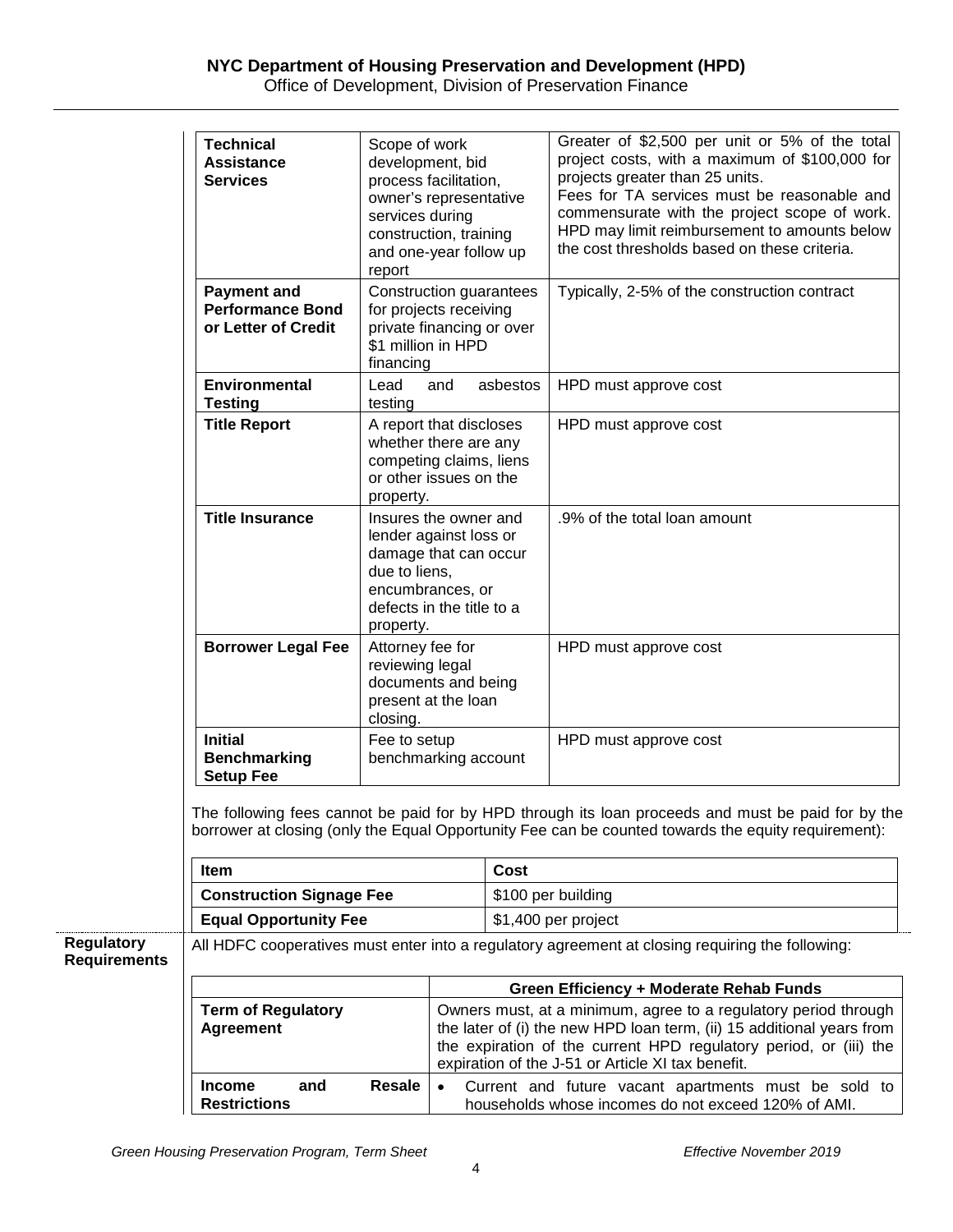Office of Development, Division of Preservation Finance

|                                                          | Apartment sales prices are based on a schedule set by HPD.<br>Profits on the resale of apartments will be split between the<br>coop and the seller based on a schedule within the Regulatory<br>Agreement.<br>The HDFC may not rent vacant units and shareholders can only<br>sell units to eligible households only.<br>The HDFC must employ professional paid management<br><b>Building Operations</b><br>$\bullet$<br>services, management fee not to exceed 8%.<br>The HDFC must employ a coop monitor acceptable to HPD<br>within one year of construction completion.<br>The building must maintain a monthly replacement reserve<br>$\bullet$<br>account equal to 5% of Effective Gross Income.<br>Maintenance charges must increase by at least 2% annually.<br>$\bullet$<br>Annual rent rolls and certified financial statements will be<br>submitted to HPD on an annual basis. HPD may additionally<br>request on an annual basis documentation demonstrating that<br>unit sales have been conducted in accordance with the<br>regulatory terms. Other documentation will be maintained and<br>submitted to HPD upon request.                                                                                                                                                                                                                                                                                                                                                                                                                                                                                                                                                                                                                                                                                                                                                                                                                                                                                         |
|----------------------------------------------------------|----------------------------------------------------------------------------------------------------------------------------------------------------------------------------------------------------------------------------------------------------------------------------------------------------------------------------------------------------------------------------------------------------------------------------------------------------------------------------------------------------------------------------------------------------------------------------------------------------------------------------------------------------------------------------------------------------------------------------------------------------------------------------------------------------------------------------------------------------------------------------------------------------------------------------------------------------------------------------------------------------------------------------------------------------------------------------------------------------------------------------------------------------------------------------------------------------------------------------------------------------------------------------------------------------------------------------------------------------------------------------------------------------------------------------------------------------------------------------------------------------------------------------------------------------------------------------------------------------------------------------------------------------------------------------------------------------------------------------------------------------------------------------------------------------------------------------------------------------------------------------------------------------------------------------------------------------------------------------------------------------------------------------------|
| <b>Real Estate</b><br><b>Tax Benefits</b>                | Tax exemptions or abatements may be available pursuant to $J-51$ or Article XI. Projects that receive<br>Article XI tax exemptions may be subject to a Gross Rent Tax (GRT) payment. Gross Rent is defined as<br>total annual income received which includes tenant share plus any tenant subsidy payments.                                                                                                                                                                                                                                                                                                                                                                                                                                                                                                                                                                                                                                                                                                                                                                                                                                                                                                                                                                                                                                                                                                                                                                                                                                                                                                                                                                                                                                                                                                                                                                                                                                                                                                                      |
| Design and<br><b>Construction</b><br><b>Requirements</b> | with<br>HPD's<br>Specification<br>projects<br>comply<br>Standard<br>All<br>must<br>$\bullet$<br>(http://www1.nyc.gov/site/hpd/developers/specifications-rehabilitation/master-guide-specifications-<br>for-rehabilitation-projects.page), as the specifications relate to the project's scope of work.<br>Projects must complete an Integrated Physical Needs Assessment (IPNA) and procure Technical<br>$\bullet$<br>Assistance Services by an HDC pre-qualified IPNA and TA firm. See HDC website for current list of<br>qualified firms: http://www.nychdc.com/Current%20RFP<br>Projects that fall within a <b>Solarize NYC</b> catchment area may use the selected Solarize installer to<br>$\bullet$<br>design and install the solar system. All projects that fall outside of the catchment area must<br>competitively bid out the solar project, if it is determined that solar is a physically and financially<br>feasible option.<br>Prior to closing, all projects must complete benchmarking on a whole building basis using a<br>Benchmarking Software Provider Firm that has been pre-qualified by HDC:<br>http://www.nychdc.com/Current%20RFP. Funded projects must benchmark throughout the HPD<br>regulatory term.<br>Projects where HPD/HDC's contribution is more than \$2 million will have to comply with the M/WBE<br>$\bullet$<br>Build Up Program requiring developers/borrowers to spend at least a quarter of HPD-supported costs<br>on certified M/WBEs over the course of design and construction of an HPD-subsidized project. A<br>minimum goal will be required for each project subject to the program. Developers may adopt a goal<br>higher than the minimum.<br>HPD requires developers, general contractors, and subcontractors working on projects receiving<br>$\bullet$<br>more than \$2 million in City subsidy to share job openings in entry- and mid-level construction<br>positions with HireNYC and to interview the qualified candidates that HireNYC refers for those<br>openings. |
| <b>Fair Housing</b><br>and                               | The Borrower is required to comply with all applicable Federal, State, and local laws, orders, and<br>regulations prohibiting housing discrimination. The Developer must also construct the project in<br>Green Housing Preservation Program, Term Sheet<br>Effective November 2019                                                                                                                                                                                                                                                                                                                                                                                                                                                                                                                                                                                                                                                                                                                                                                                                                                                                                                                                                                                                                                                                                                                                                                                                                                                                                                                                                                                                                                                                                                                                                                                                                                                                                                                                              |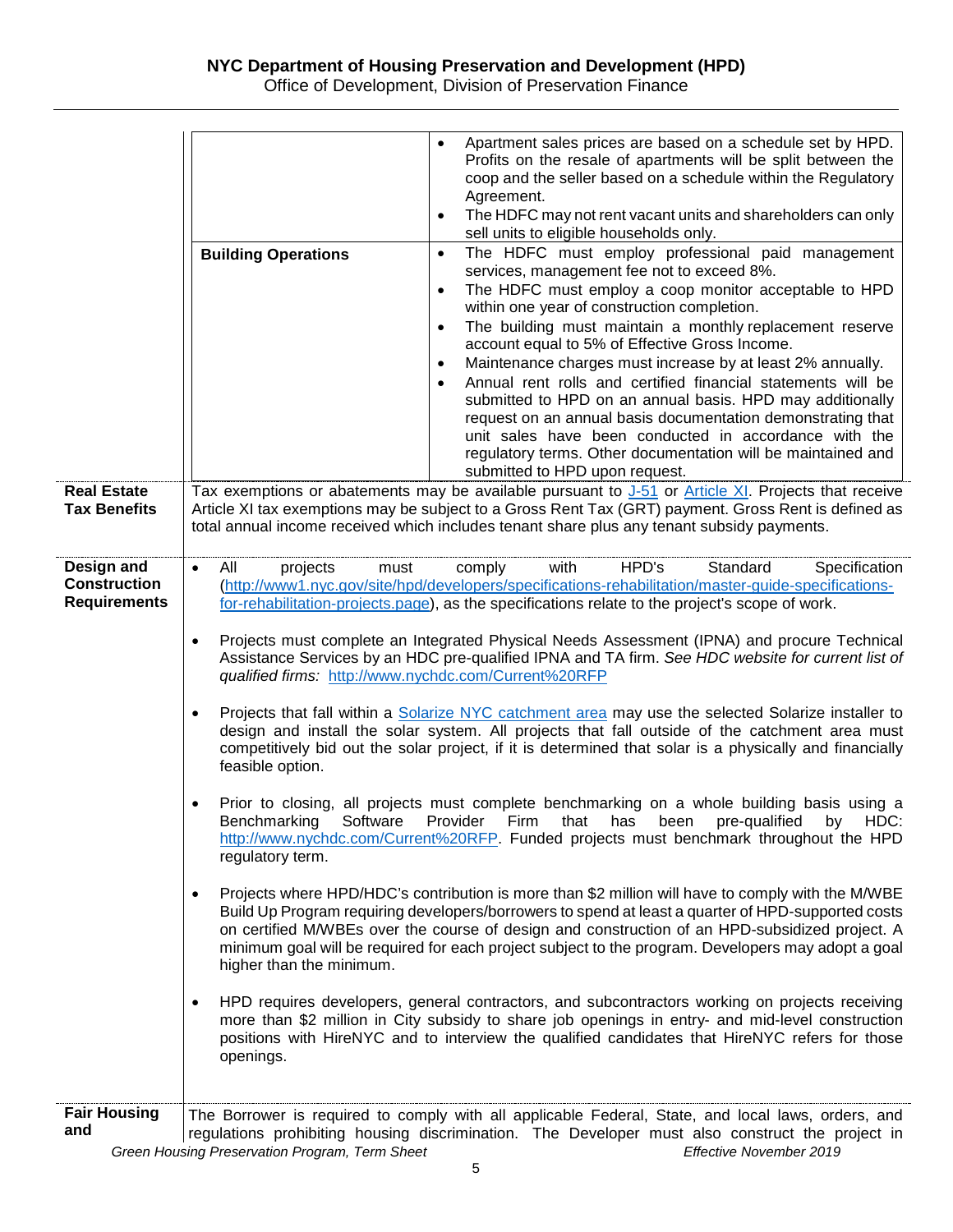#### **NYC Department of Housing Preservation and Development (HPD)** Office of Development, Division of Preservation Finance

**Accessibility Requirements** compliance with all laws regarding accessibility for people with disabilities, including but not limited to the New York City Building Code, the federal Fair Housing Act, the Americans With Disability Act, and Section 504 of the Rehabilitation Act of 1973. **Marketing** All projects must be marketed according to HPD and HDC marketing guidelines. The borrower must submit a marketing plan for agency review and approval. Where applicable, marketed projects will be required to use HPD's and HDC's lottery process. **Application Process** Borrowers must apply to HPD and through one of the participating private lenders listed below, if applicable. **Participating Banks** Community Preservation Corporation: Atalia Howe, 646-822-9427 Enterprise Community Partners: Victoria Rowe-Barreca, 212-284-7181 Low Income Investment Fund: Ivan Levi, 212-509-5509 x 29 Local Initiatives Support Corporation (LISC): Arturo Suarez, 212-455-1606 New York City Energy Efficiency Corporation (NYCEEC): Poise Constable, 646-797-4615 Habitat for Humanity: Christopher Illum, 646-779-8861 **HPD Contact** | Dara Yaskil, Director, Green Housing Preservation Program 212-863-8929 / [hpdpres@hpd.nyc.gov](mailto:hpdpres@hpd.nyc.gov)

*HPD, in its sole discretion, may, at any time and without prior notice, terminate the program, amend or waive compliance with any of its terms, or reject any or all proposals for funding.*

NOTE: The project receiving funding under this program may be subject to Section 3 of the Housing and Urban Development Act of 1968 (12 U.S.C. 1701u) and the implementing regulations at 24 CFR part 135. If applicable to the project, (i) to the greatest extent feasible, opportunities for training and employment arising in connection with the planning and carrying out of the project must be given to "Section 3 Residents" as such term is defined in 24 CFR 135.5; and (ii) to the greatest extent feasible, contracts for work to be performed in connection with any such project must be awarded to "Section 3 Business Concerns" as such term is defined in 24 CFR part 135.5.